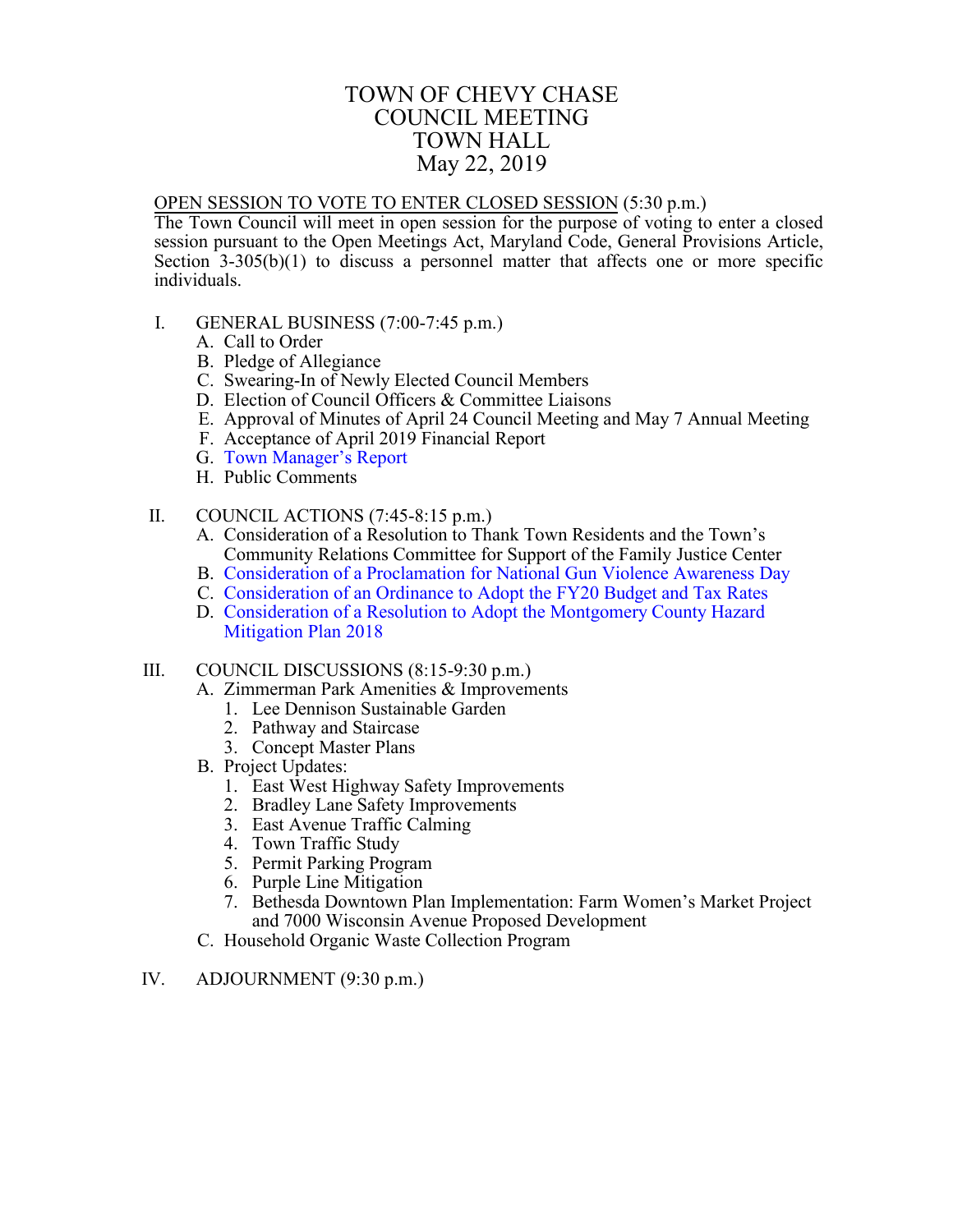# <span id="page-1-0"></span>MEMORANDUM I-G

| TO:   | Town Council               |
|-------|----------------------------|
| FR:   | Todd Hoffman, Town Manager |
| RE:   | Town Manager's Report      |
| DATE: | May 22, 2019               |

This report highlights some of the initiatives undertaken by Town staff over the past month. In the interest of brevity, I have not included ongoing staff functions. Please let me know if you have any questions or need additional information.

- Assisted Purple Line Mitigation Committee with obtaining additional information from MTA/PLTP/PLTC.
- Communicated with SHA and MCPD re. traffic and pedestrian safety improvements on East West Highway.
- Communicated with SHA re. recent traffic safety improvements on Bradley Lane.
- Continued to assist Land Use Committee with reviewing possible changes to the Town building ordinance.
- Issued RFP for sustainable garden project and held pre-bid meeting with prospective bidders.
- Retained landscape designer to develop conceptual master plans for Zimmerman Park.
- Retained engineering firm to begin a Phase 1 conceptual design plan for proposed staircase/pathway in Zimmerman Park.
- Assisted Long Range Planning Committee with tracking Bethesda redevelopment projects.
- Assisted Public Services Committee with developing RFP for Town-wide traffic study and responding to resident inquiries/requests re. public safety, traffic and street lighting.
- Began spring/summer asphalt and concrete repairs.
- Installed radar speed board on East Avenue.
- Finalized and published proposed FY20 budget.
- Planned and assisted in supervising 2019 election.
- Planned and attended May 7 Annual Meeting.
- Worked with Community Relations Committee on special events.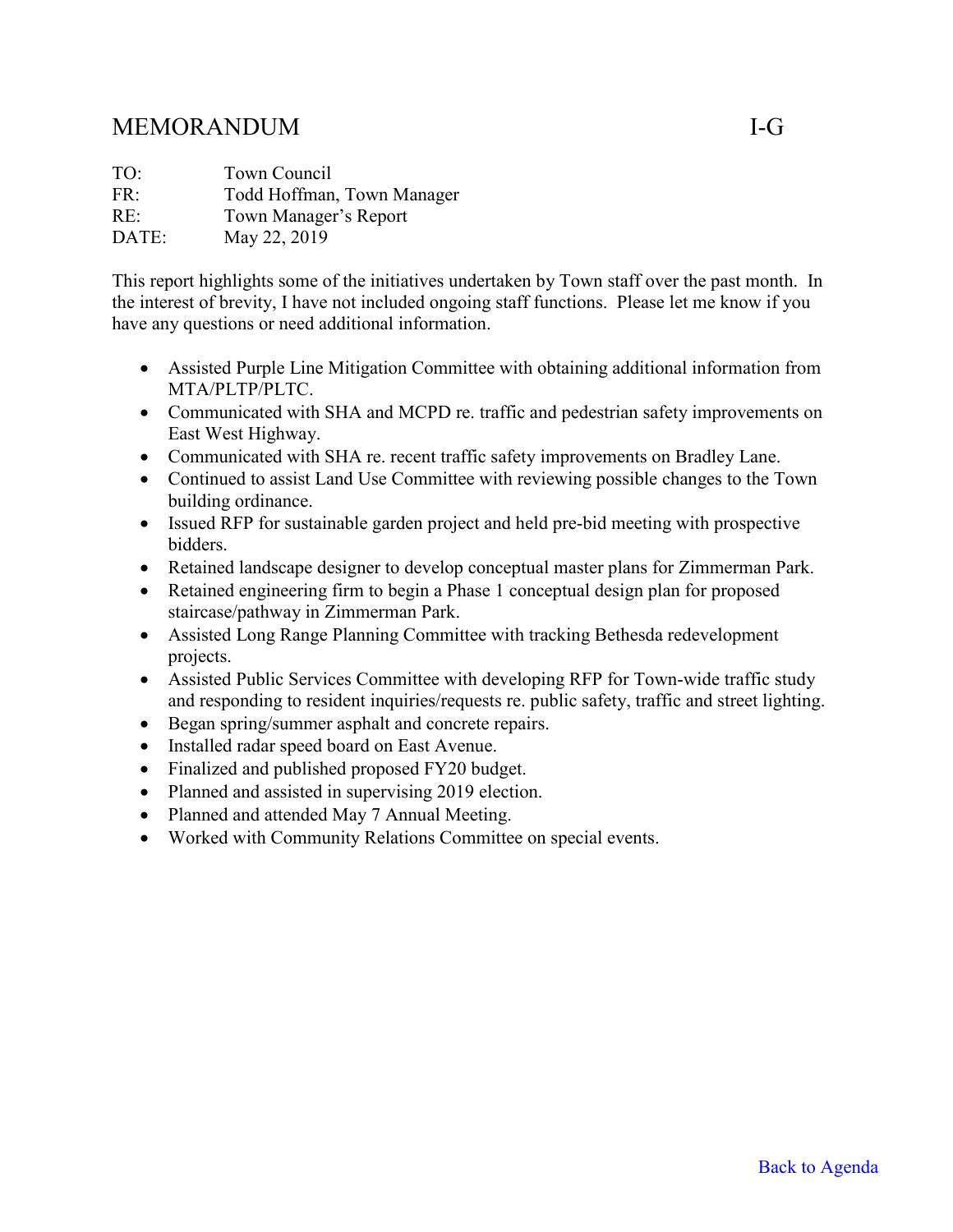# <span id="page-2-0"></span>TOWN OF CHEVY CHASE, MARYLAND PROCLAMATION DECLARING THE FIRST FRIDAY IN JUNE TO BE NATIONAL GUN VIOLENCE AWARENESS DAY

This proclamation declares the first Friday in June to be National Gun Violence Awareness Day in the Town of Chevy Chase, Maryland to honor and remember all victims and survivors of gun violence and to declare that we as a country must do more to reduce gun violence.

**WHEREAS**, every day, 100 Americans are killed by gun violence and on average there are nearly 13,000 gun homicides every year; and

**WHEREAS**, Americans are 25 times more likely to be killed with guns than people in other high-income developed countries; and

**WHEREAS**, protecting public safety in the communities they serve is the district's highest responsibility; and

**WHEREAS**, support for the Second Amendment rights of law-abiding citizens goes hand-inhand with keeping guns away from dangerous people with dangerous histories; and

**WHEREAS**, in January 2013, Hadiya Pendleton, a teenager who marched in President Obama's second inaugural parade and was tragically shot and killed just weeks later, should be now celebrating her 22nd birthday; and

**WHEREAS**, to help honor Hadiya – and the 100 Americans whose lives are cut short and the countless survivors who are injured by shootings every day – a national coalition of organizations has designated June 7, 2019, the first Friday in June, as the 5th National Gun Violence Awareness Day; and

**WHEREAS,** the idea was inspired by a group of Hadiya's friends, who asked their classmates to commemorate her life by wearing orange; they chose this color because hunters wear orange to announce themselves to other hunters when out in the woods and orange is a color that symbolizes the value of human life; and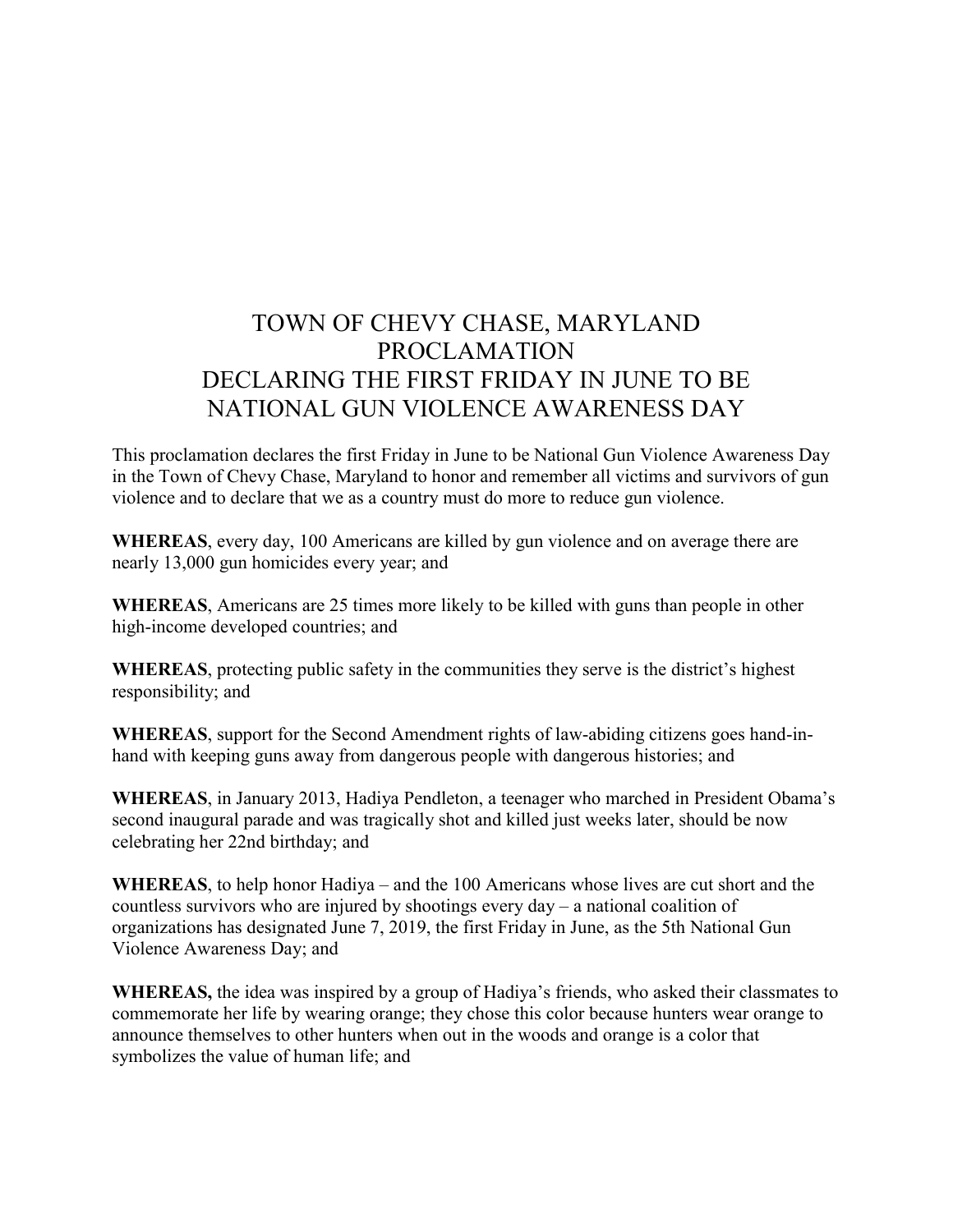**WHEREAS**, anyone can join this campaign by pledging to Wear Orange on June 7th, the first Friday in June in 2019, to help raise awareness about gun violence; and

**WHEREAS**, by wearing orange on June 7, 2019 Americans will raise awareness about gun violence and honor the lives of gun violence victims and survivors; and

**WHEREAS**, we renew our commitment to reduce gun violence and pledge to do all we can to keep firearms out of the wrong hands, and encourage responsible gun ownership to help keep our children safe.

**NOW, THEREFORE BE IT RESOLVED**, that the Town of Chevy Chase, Maryland declares the first Friday in June, June 7, 2019, to be National Gun Violence Awareness Day. We encourage all schools to support their local communities' efforts to prevent the tragic effects of gun violence and to honor and value human lives.

Approved May 22, 2019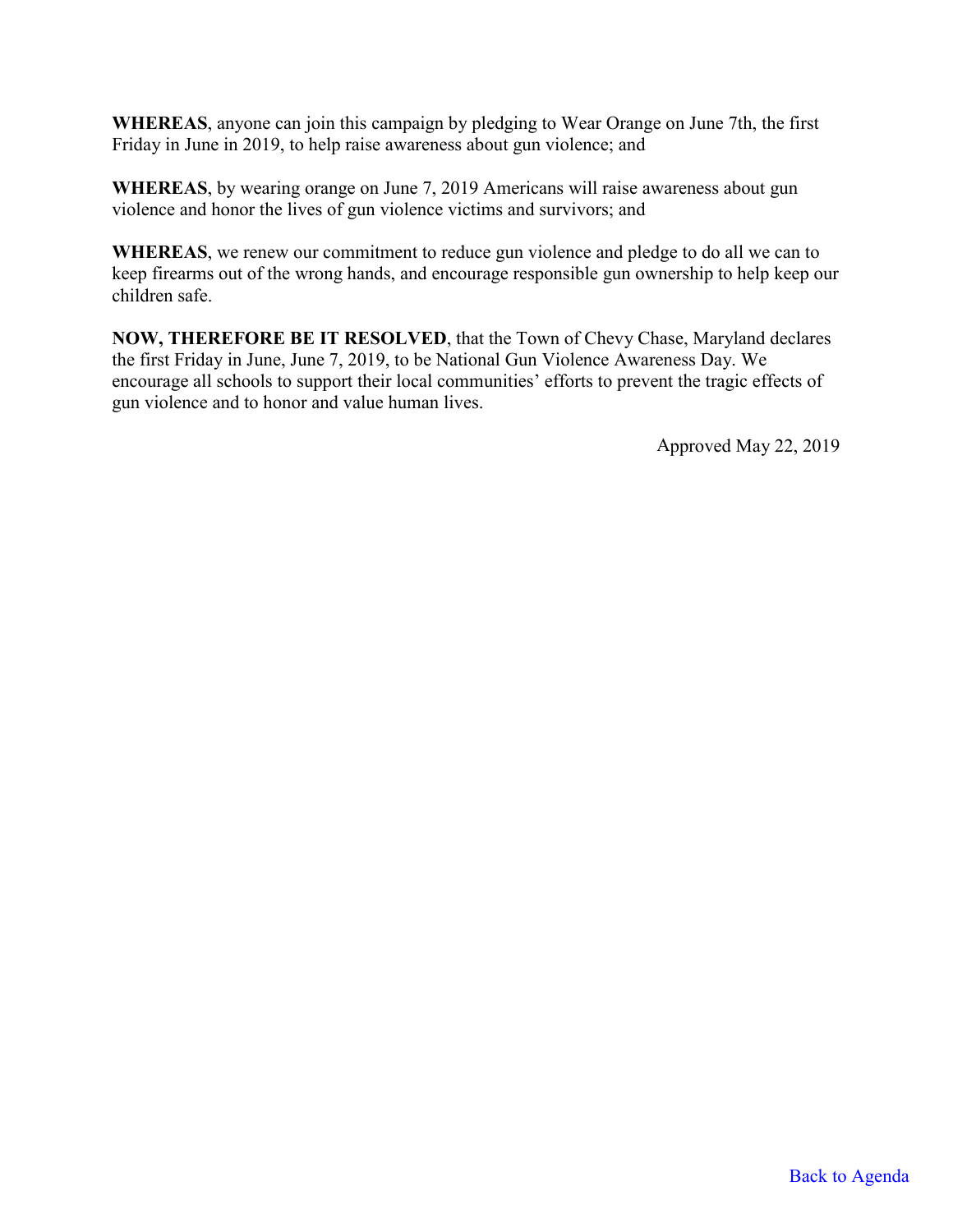#### **Town of Chevy Chase Budget and Tax Rate Ordinance**

Resolution No.: 19-05 Introduced: April 24, 2019 Adopted: May 22, 2019 Effective Date: July 1, 2019

#### <span id="page-4-0"></span>**SUBJECT:** AN ORDINANCE TO ADOPT A BUDGET FOR FISCAL YEAR JULY 1, 2019 TO JUNE 30, 2020 AND TO LEVY A TAX ON CERTAIN REAL AND PERSONAL PROPERTY UNDER THE PROVISIONS OF SECTION 6-203 OF THE TAX-PROPERTY ARTICLE OF THE MARYLAND CODE, AS AMENDED

WHEREAS, Maryland Code, Local Government Article, Section 5-202, as amended, grants to the legislative body of every incorporated municipality in Maryland, including the Town of Chevy Chase, general power to pass such ordinances not contrary to the Constitution of Maryland, or the public general law, as deemed necessary in order to assure the good government of the municipality, to protect and preserve the municipality's rights, property, and privileges, to preserve peace and good order, to secure persons and property from danger and destruction, and to protect the health, comfort and convenience of the citizens of the municipality;

WHEREAS, Maryland Code, Local Government Article, Section 5-205, as amended, authorizes the legislative body of each municipal corporation in the State of Maryland to spend money for any public purpose and to affect the safety, health, and general welfare of the municipality and its occupants;

WHEREAS, Maryland Code, Tax-Property Article, Section 6-203, as amended, grants authority to municipal corporations to levy a tax on personal property, land, and improvements thereon, within the municipal corporation;

WHEREAS, Section 301 of the Town of Chevy Chase Charter authorizes the Town Council to pass ordinances as it may deem necessary for the good government of the Town; for the protection and preservation of the Town's property, rights and privileges; for the preservation of peace and good order; for securing persons and property from violence, danger and destruction; and for the protection and promotion of the health, safety, comfort, convenience, welfare and happiness of the resident(s) of the Town; and for such other police and health matters as it may deem necessary;

WHEREAS, pursuant to Section 501 of the Town of Chevy Chase Charter, the Town operates on an annual budget;

WHEREAS, Section 503(a) of the Town of Chevy Chase Charter authorizes the Town Council to levy and collect from the owners of real and/or taxable tangible personal property used in a trade or business in the town, tax on the assessed valuation of the real and/or taxable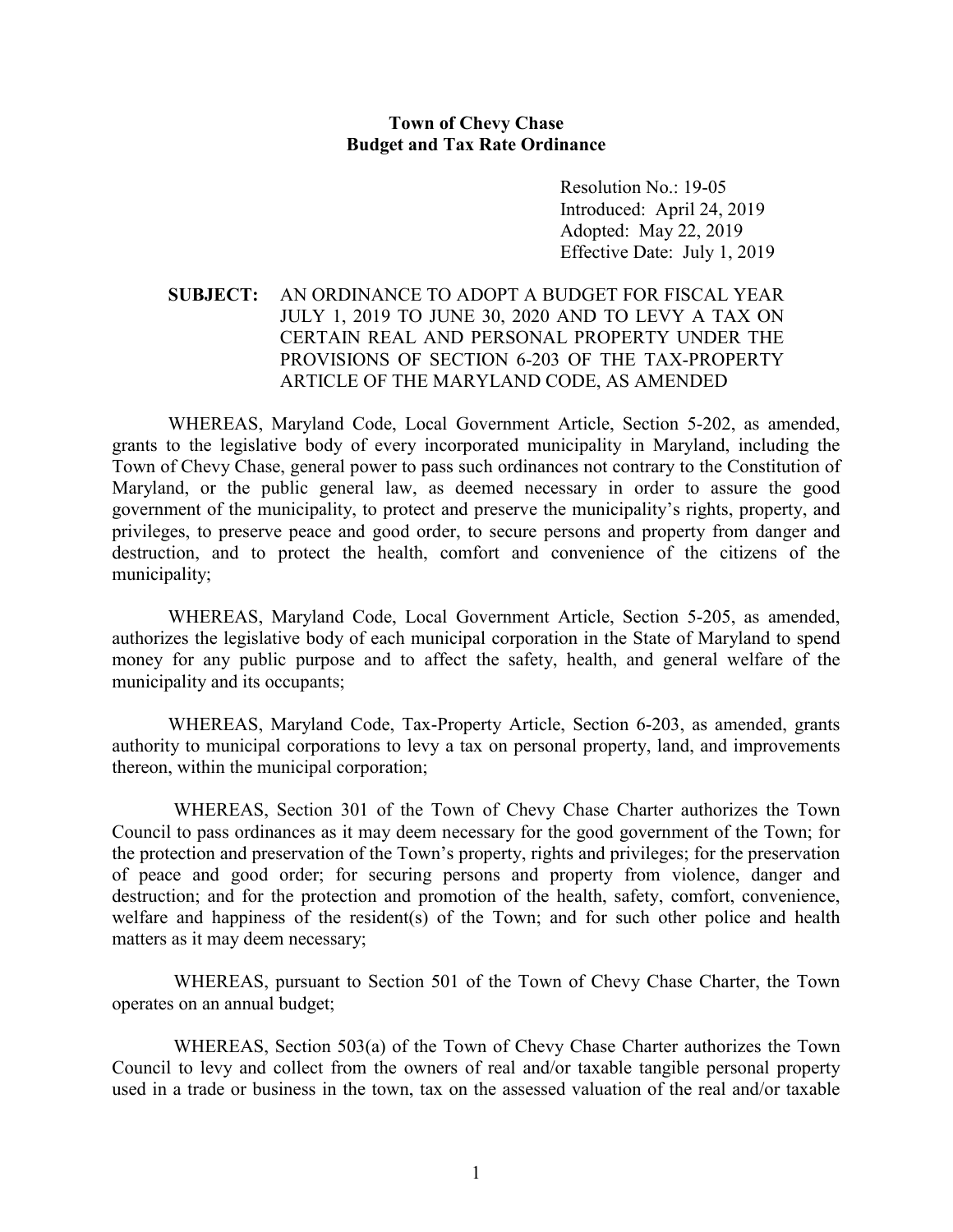tangible personal property used in a trade or business within the boundaries of the Town at a rate or rates set by the Town Council;

WHEREAS, the Town Council introduced the following Ordinance in public session assembled on the  $24<sup>th</sup>$  day of April, 2019;

WHEREAS, the Town Council, after proper notice to the public, considered the following Ordinance at a public hearing held on the  $7<sup>th</sup>$  day of May, 2019; and

WHEREAS, the Town Council finds that the ordinance as hereinafter set forth is necessary for the good government of the Town; for the protection and preservation of the Town's property, rights and privileges; for the preservation of peace and good order; for securing persons and property from violence, danger and destruction; and for the protection and promotion of the health, safety, comfort, convenience, welfare and happiness of the residents of the Town.

NOW, THEREFORE, the Town Council does hereby adopt the foregoing Ordinance.

BE IT ORDAINED AND ORDERED, this 22<sup>nd</sup> day of May, 2019, by the Town Council, acting under and by virtue of the authority given it by the Maryland Code and the Town of Chevy Chase Charter, that the attached Budget be and is hereby adopted.

AND BE IT FURTHER ORDAINED AND ORDERED, that the Town Council of the Town of Chevy Chase, pursuant to the authority granted by the Town Charter and Section 6-203 of the Tax-Property Article of the Maryland Code, hereby levies a tax at the following rates:

- (i) ninety-nine one-hundredths of a cent (\$0.0099) per One Hundred Dollars of assessable value (fair market value) on real property subject to taxation;
- (ii) zero dollars and zero cents (\$0.00) per One Hundred Dollars of assessed value of assessable business-owned personal property subject to taxation; and
- (iii) zero dollars and sixty-six cents (\$0.66) per One Hundred Dollars of assessed value of assessable utility property subject to taxation.

AND BE IT FURTHER ORDAINED AND ORDERED, by the Town Council, acting under and by virtue of the authority granted to it by the Maryland Code, and the Charter of the Town of Chevy Chase, that:

- (1) That the tax levied hereby be certified to the County Council for Montgomery County, Maryland;
- (2) If any part or provision of this Ordinance is declared by a court of competent jurisdiction to be invalid, the part or provision held to be invalid shall not affect the validity of the Ordinance as a whole or any remaining part thereof; and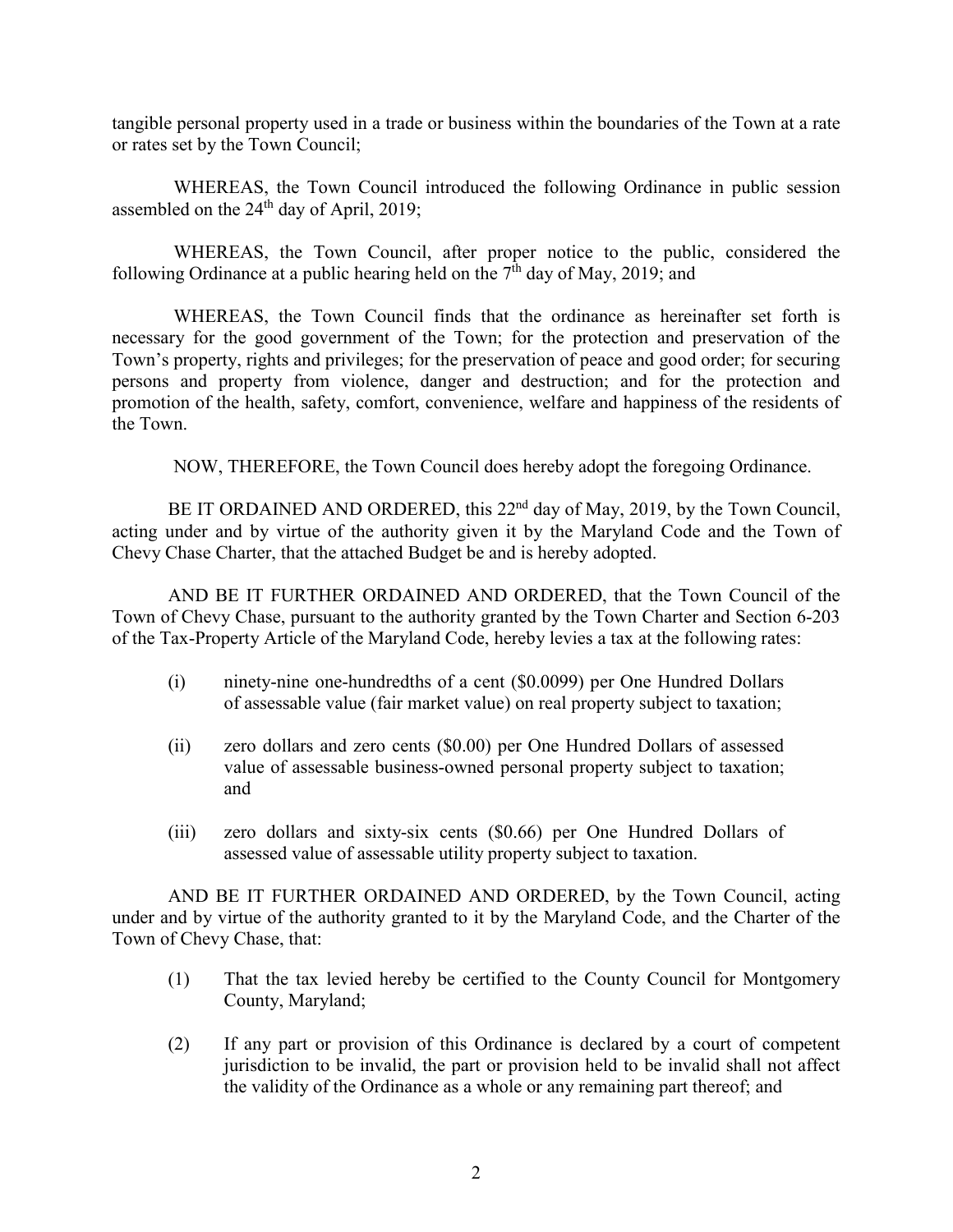(3) This Ordinance shall take effect on the  $1<sup>st</sup>$  day of July, 2019.

ATTEST: TOWN OF CHEVY CHASE

Kirk Renaud, Secretary

Barney Rush, Mayor<br>Town of Chevy Chase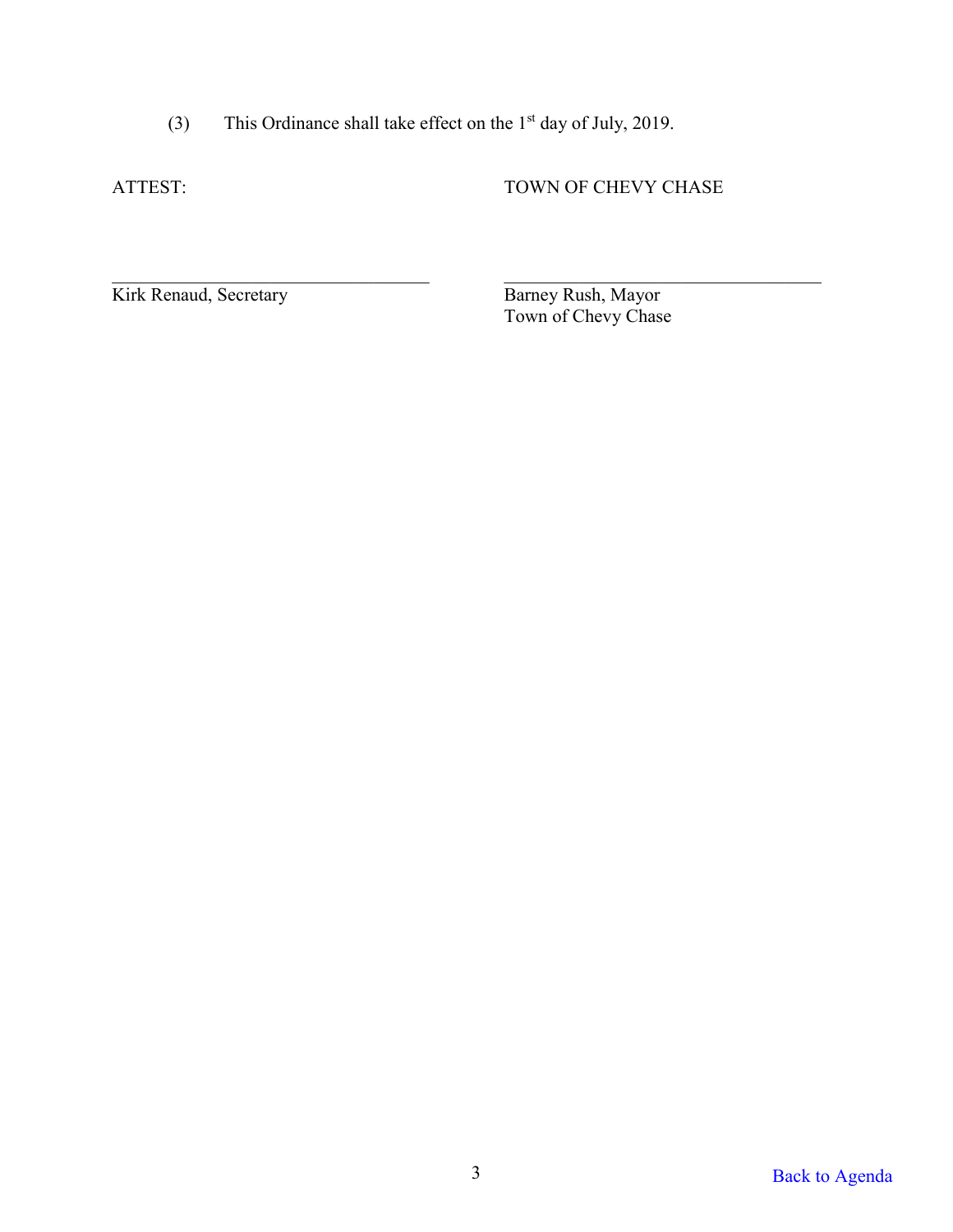## <span id="page-7-0"></span>MEMORANDUM II-C

| TO:   | Town Council                                                        |
|-------|---------------------------------------------------------------------|
| FR:   | Todd Hoffman, Town Manager                                          |
| RE:   | Consideration of a Resolution to Adopt the Montgomery County Hazard |
|       | Mitigation Plan 2018                                                |
| DATE: | May 22, 2019                                                        |

The Town Council is asked to approve the attached resolution adopting Montgomery County's Hazard Mitigation Plan 2018. This plan is an update to the one developed and approved by Montgomery County, and adopted by the Town, in 2013.

The plan, required by the Disaster Mitigation Act of 2000, assesses community natural hazards and risks, determines mitigation needs and capabilities, provides mitigation solutions and guides post-disaster recovery. The plan addresses most natural hazards, including droughts, floods, tornadoes, hurricanes and blizzards.

All municipalities with land use authority in Montgomery County must either adopt the County's plan or create their own plan in order to continue to receive pre and postdisaster mitigation grant funding from the Federal Emergency Management Agency (FEMA). As such, the Town Council is asked to approve the County plan.